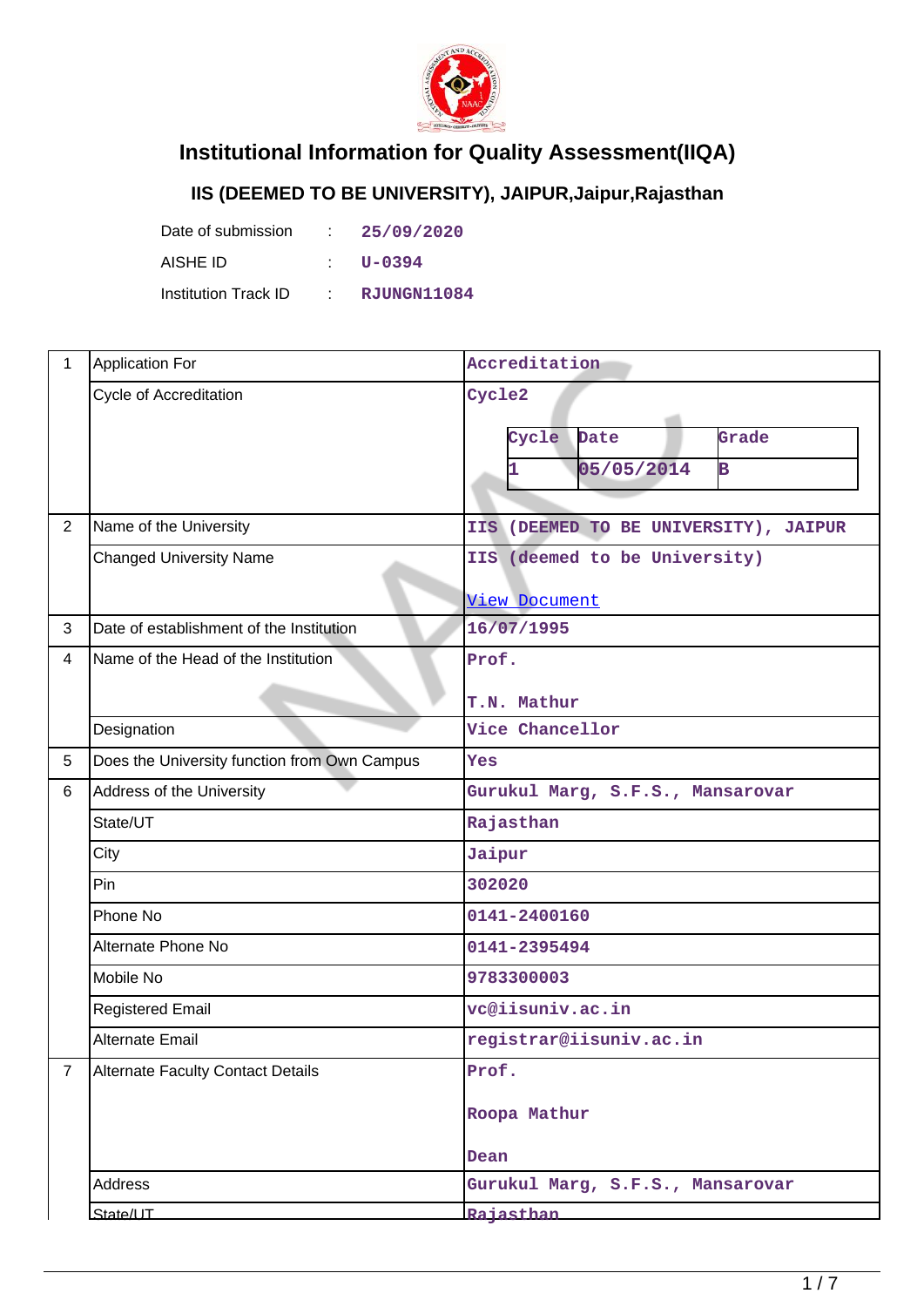|    | City                                                                                                                                                           | Jaipur                                    |
|----|----------------------------------------------------------------------------------------------------------------------------------------------------------------|-------------------------------------------|
|    | Pin                                                                                                                                                            | 302020                                    |
|    | Phone No                                                                                                                                                       | 0141-2400161                              |
|    | Alternate Phone No                                                                                                                                             | 0141-2398228                              |
|    | Mobile No                                                                                                                                                      | 9783307198                                |
|    | Email                                                                                                                                                          | roopa.mathur@iisuniv.ac.in                |
|    | Alternate Email                                                                                                                                                | ashok.gupta@iisuniv.ac.in                 |
| 8  | Website                                                                                                                                                        | www.iisuniv.ac.in                         |
| 9  | Has the Institution completed 6 years of existence /<br>Years of graduation of last two batches                                                                | Yes<br>Year1- 2019 Year2- 2020            |
| 10 | Nature of the University                                                                                                                                       | Deemed University<br><b>View Document</b> |
| 11 | Type of University                                                                                                                                             | Unitary                                   |
| 12 | Does the University have duly recognized Constituent College/Regional Centre/off shore campus/multiple<br>campus/PG Center If yes, give details of location(s) |                                           |
|    | <b>Institute Name</b><br><b>State/Country Name</b>                                                                                                             | <b>Address</b>                            |
|    |                                                                                                                                                                | No contents                               |
|    |                                                                                                                                                                |                                           |
| 13 | Is the Institution recognized under section 2(f) of the                                                                                                        | Yes                                       |
|    | <b>UGC Act?</b>                                                                                                                                                | 02/02/2009                                |
| 14 | Is the Institution recognized under section 12B of the Yes<br><b>UGC Act?</b>                                                                                  | 31/10/2014                                |
|    | If yes, date of recognition by UGC under section<br>12B along with latest Plan General Development<br>Grant release letter                                     | <b>View Document</b>                      |
| 15 | If the University is not under the purview of UGC<br>indicate the parent Ministry / Authority under which it<br>was established(attach proof)                  | <b>No</b>                                 |
| 16 | Is the institution recognised as a 'University with<br>Potential for Excellence (CPE)' by the UGC?                                                             | <b>No</b>                                 |
| 17 | Is the University offering any programmes recognised Yes<br>by any Statutory Regulatory Authority (SRA)                                                        |                                           |
|    | <b>Statutory Regulatory Authorities</b>                                                                                                                        | SRA program<br>Document                   |
|    |                                                                                                                                                                | <b>View Document</b><br><b>AICTE</b>      |
|    |                                                                                                                                                                |                                           |
|    |                                                                                                                                                                | <b>NCTE</b><br><b>View Document</b>       |
| 18 | Number of programmes offered                                                                                                                                   |                                           |
|    |                                                                                                                                                                |                                           |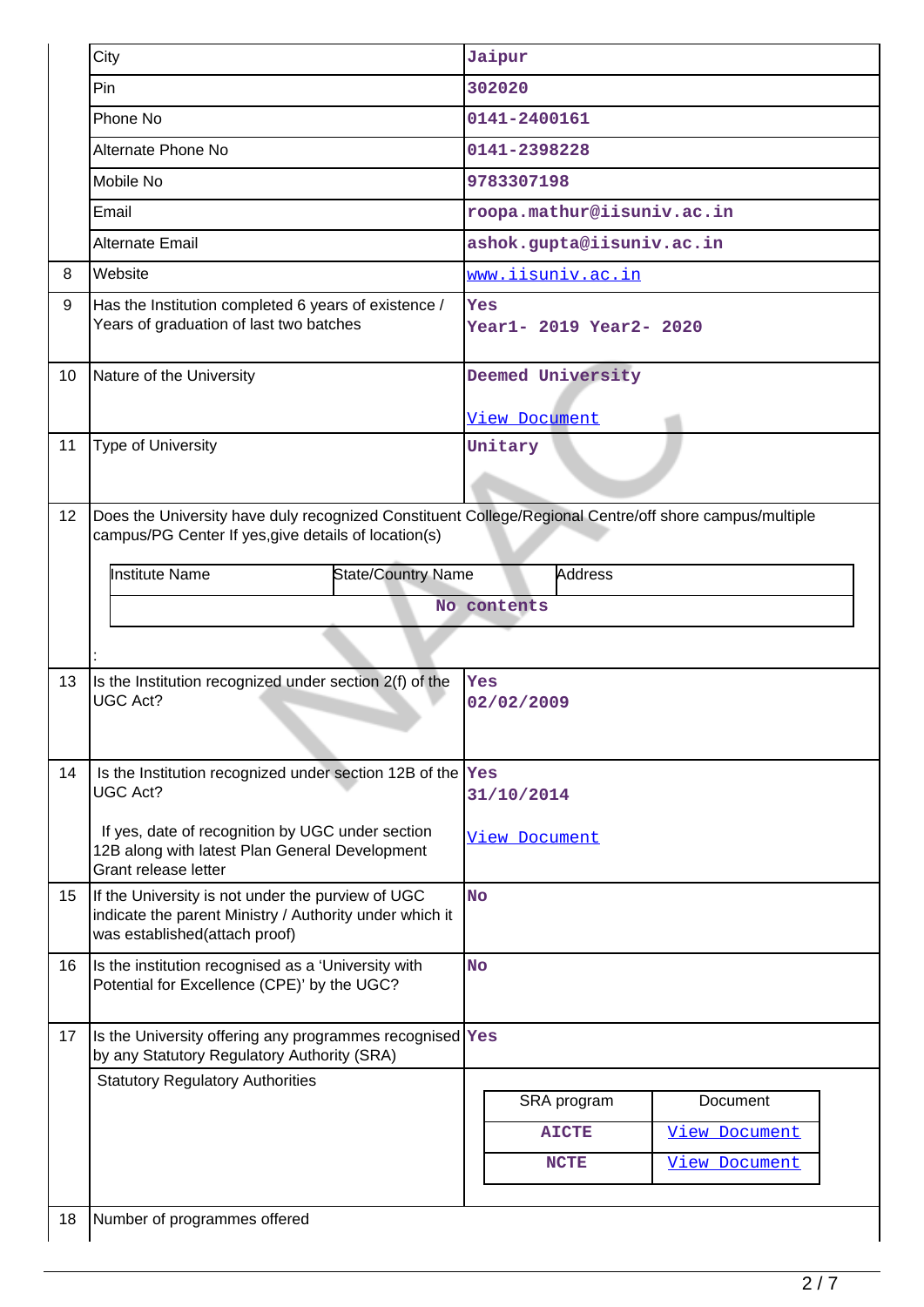| Programmes                                                             | <b>Number</b>  |
|------------------------------------------------------------------------|----------------|
| UG                                                                     | 36             |
| $_{\rm PG}$                                                            | 28             |
| Post Master's (DM, Ayurveda<br>Vachaspathi, M.Ch)                      | 0              |
| Pre Doctoral (M.Phil)                                                  | $\mathbf 0$    |
| Doctoral (Ph.D)                                                        | 12             |
| Post Doctoral (D.Sc, D.Litt,<br>LLD)                                   | $\overline{0}$ |
| PG Diploma recognised by statutory 0<br>authority including university |                |
| Diploma                                                                | 31             |
| Certificate / Awareness                                                | 30             |

## 19 Programme Details

| Program                  | Department             | <b>SRA Recognition</b> |
|--------------------------|------------------------|------------------------|
| <b>BA(Pass Course)</b>   | Behavioral And Health  |                        |
|                          | Sciences               |                        |
| BSc(Hons. in Physics)    | Physical And Computing |                        |
|                          | Sciences               |                        |
| <b>BSc(Pass Course)</b>  | Physical And Computing |                        |
|                          | Sciences               |                        |
| <b>BSc(Hons. in Home</b> | <b>Home Science</b>    |                        |
| Science)                 |                        |                        |
| BSc(Hons. in Zoology)    | Environmental And Life |                        |
|                          | Sciences               |                        |
| <b>BSc(Pass Course)</b>  | Environmental And Life |                        |
|                          | Sciences               |                        |
| BSc(Hons. in             | Computer Science And   |                        |
| Multimedia and           | Information Technology |                        |
| Animation)               |                        |                        |
| <b>BCA</b>               | Computer Science And   |                        |
|                          | Information Technology |                        |
| BSc(Hons. in             | Chemical Sciences      |                        |
| Chemistry)               |                        |                        |
| <b>BSc(Pass Course)</b>  | Chemical Sciences      |                        |
| <b>BBA</b>               | Management             |                        |
| BCom(Hons. in            | Commerce               |                        |
| Proficiency in Company   |                        |                        |
| Secretaryship)           |                        |                        |
| BCom(Hons. in            | Commerce               |                        |
| Proficiency in           |                        |                        |
| Chartered Accounting)    |                        |                        |
| BCom(Hons. in Applied    | Commerce               |                        |
| Accounting and           |                        |                        |
| Finance)                 |                        |                        |
| BCom(Hons. in            | Commerce               |                        |
| International            |                        |                        |
| <b>Business</b> )        |                        |                        |
|                          |                        |                        |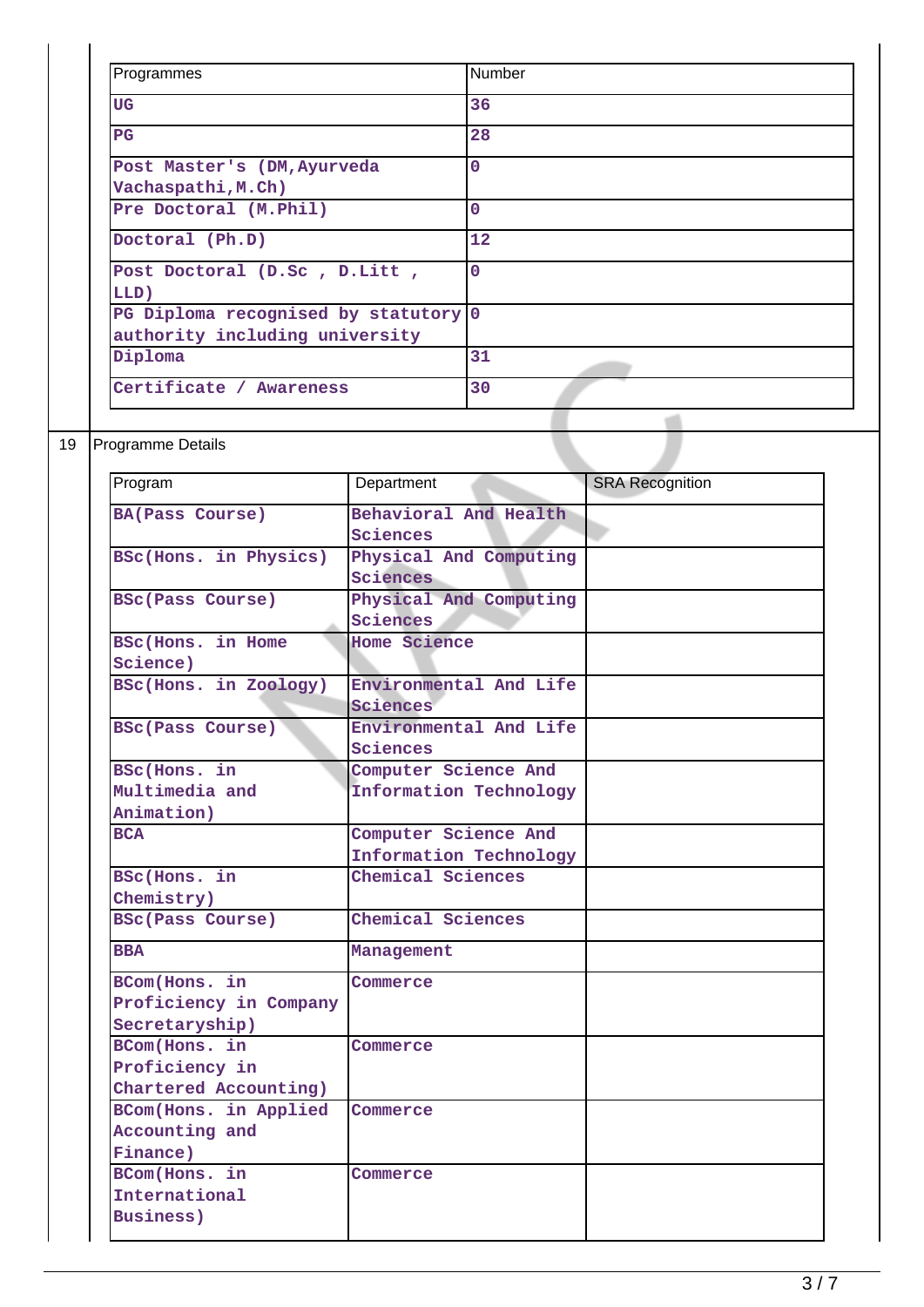| BCom(Hons. in Human                | Commerce                           |              |
|------------------------------------|------------------------------------|--------------|
| Resource Management)               |                                    |              |
| BCom(Hons. in                      | Commerce                           |              |
| Financial Markets)                 |                                    |              |
| BCom(Hons. in                      | Commerce                           |              |
| Financial Studies)                 |                                    |              |
| BCom(Hons. in                      | Commerce                           |              |
| Marketing and Retail               |                                    |              |
| Management)                        |                                    |              |
| <b>BCom(Hons. in Business</b>      | Commerce                           |              |
| Studies)                           |                                    |              |
| BCom(Hons. in                      | Commerce                           |              |
| Accounting and                     |                                    |              |
| Taxation)                          |                                    |              |
| <b>BCom(Pass Course)</b>           | Commerce                           |              |
| BSc(Hons. in                       | Social Sciences                    |              |
| Economics)                         |                                    |              |
| BA(Hons. in Political              | Social Sciences                    |              |
|                                    |                                    |              |
| Science)                           |                                    |              |
| BA(Hons. in Economics)             | Social Sciences                    |              |
| <b>BA(Pass Course)</b>             | Social Sciences                    |              |
| BA(Journalism and Mass             | Language And Mass                  |              |
| Communication)                     | Communication                      |              |
| BA(Hons. in English)               | Language And Mass                  |              |
|                                    | Communication                      |              |
| <b>BA(Pass Course)</b>             | Language And Mass                  |              |
|                                    |                                    |              |
|                                    | Communication                      |              |
| <b>BFA</b>                         | <b>Fine Arts</b>                   |              |
|                                    |                                    |              |
| <b>BSc(Jewellery</b>               | Fashion And Textile                |              |
| Designing)                         | Technology                         |              |
| <b>BSc(Fashion</b>                 | <b>Fashion And Textile</b>         |              |
| Technology)                        | Technology                         |              |
| <b>B.A.BEd</b>                     | Education                          | <b>NCTE</b>  |
| B.Sc.B.Ed                          | Education                          | <b>NCTE</b>  |
| BSc(Hons. in                       | Behavioral And Health              |              |
| Psychology)                        | Sciences                           |              |
| BA(Hons.in Psychology)             | Behavioral And Health              |              |
|                                    | Sciences                           |              |
| MA(Journalism and Mass             |                                    |              |
|                                    | Language And Mass<br>Communication |              |
| Communication)<br>MSW              | Social Sciences                    |              |
|                                    |                                    |              |
| MA (International                  | Social Sciences                    |              |
| Relations)                         |                                    |              |
| MA(Sociology)                      | Social Sciences                    |              |
| <b>MCA</b>                         | Computer Science And               | <b>AICTE</b> |
|                                    | Information Technology             |              |
| MSc(Economics)                     | Social Sciences                    |              |
| MSc(Chemistry)                     | Chemical Sciences                  |              |
| MA(Economics)                      | Social Sciences                    |              |
|                                    |                                    |              |
| <b>MCom(Fashion</b><br>Technology) | Fashion And Textile<br>Technology  |              |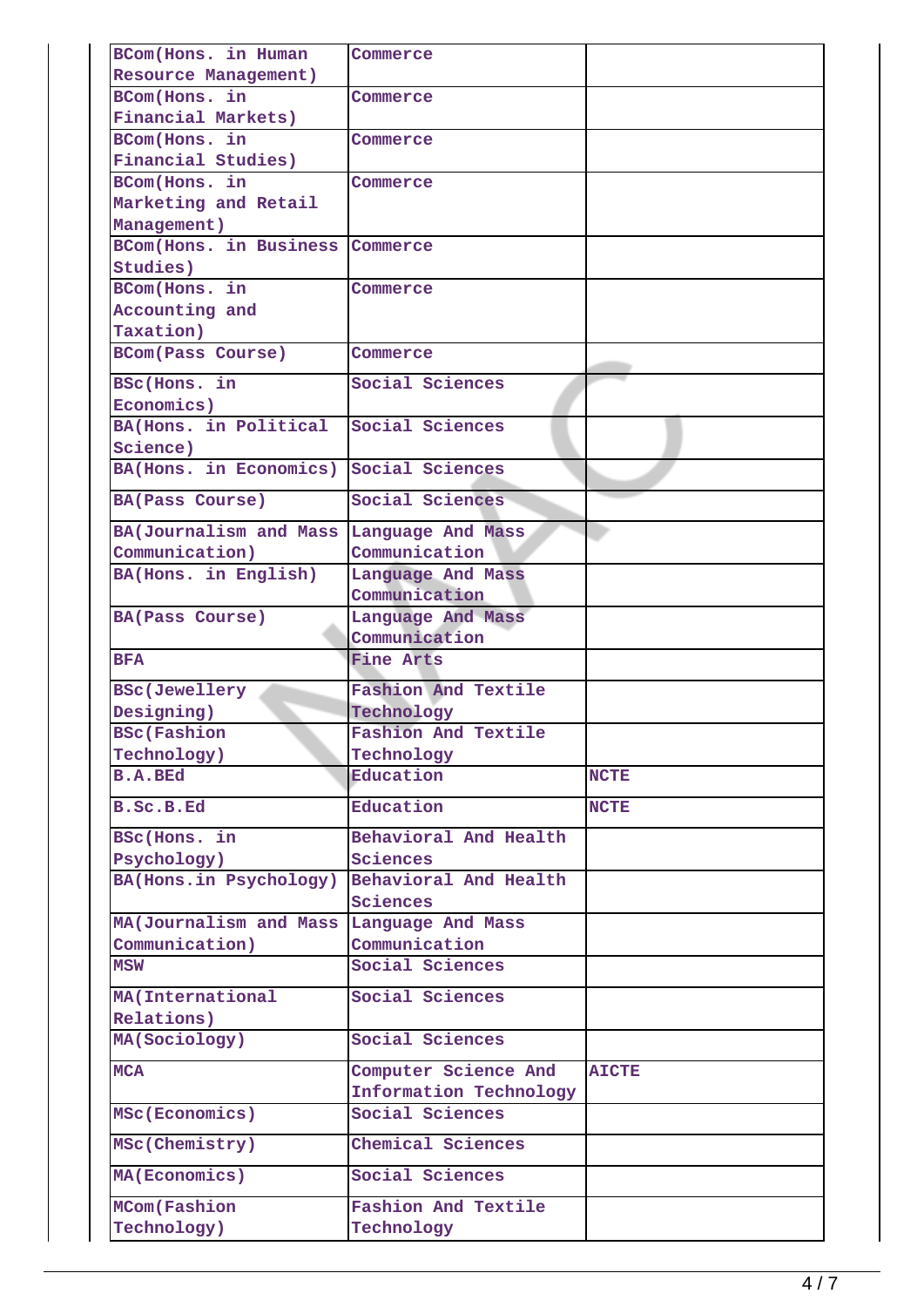| <b>MCom</b>            | Commerce                           |              |
|------------------------|------------------------------------|--------------|
| <b>MSc(Fashion</b>     | <b>Fashion And Textile</b>         |              |
| Technology)            | Technology                         |              |
| MA(Fashion Technology) | Fashion And Textile                |              |
|                        | Technology                         |              |
| MA(English Literature) | Language And Mass                  |              |
|                        | Communication                      |              |
| MSc(Psychology)        | Behavioral And Health              |              |
|                        | Sciences                           |              |
| MA(Psychology)         | Behavioral And Health              |              |
|                        | Sciences                           |              |
| MSc(Statistics)        | Physical And Computing             |              |
|                        | Sciences                           |              |
| MSc(Physics)           | Physical And Computing             |              |
|                        | Sciences                           |              |
| MSc(Mathematics)       | Physical And Computing             |              |
|                        | Sciences                           |              |
|                        |                                    |              |
| MSc(Geography)         | Physical And Computing<br>Sciences |              |
|                        |                                    |              |
| MA(Geography)          | Physical And Computing             |              |
|                        | Sciences                           |              |
| <b>MFA</b>             | Fine Arts                          |              |
| MBA                    | Management                         | <b>AICTE</b> |
| MSc(Home Science)      | Home Science                       |              |
| MSc(Zoology)           | Environmental And Life             |              |
|                        | Sciences                           |              |
| MSc(Microbiology)      | Environmental And Life             |              |
|                        | Sciences                           |              |
| MSc(Environmental      | Environmental And Life             |              |
| Science)               | Sciences                           |              |
| MSc(Biotechnology)     | Environmental And Life             |              |
|                        | Sciences                           |              |
| MSc(Botany)            | Environmental And Life             |              |
|                        | Sciences                           |              |
| PhD or DPhil           | Behavioral And Health              |              |
|                        | Sciences                           |              |
| PhD or DPhil           | Home Science                       |              |
|                        |                                    |              |
| PhD or DPhil           | Chemical Sciences                  |              |
| PhD or DPhil           | Fine Arts                          |              |
| PhD or DPhil           | Physical And Computing             |              |
|                        | Sciences                           |              |
| PhD or DPhil           | Social Sciences                    |              |
| PhD or DPhil           | Environmental And Life             |              |
|                        | Sciences                           |              |
| PhD or DPhil           | Language And Mass                  |              |
|                        | Communication                      |              |
| PhD or DPhil           | Commerce                           |              |
| PhD or DPhil           | Computer Science And               |              |
|                        | Information Technology             |              |
| PhD or DPhil           | Fashion And Textile                |              |
|                        | Technology                         |              |
|                        |                                    |              |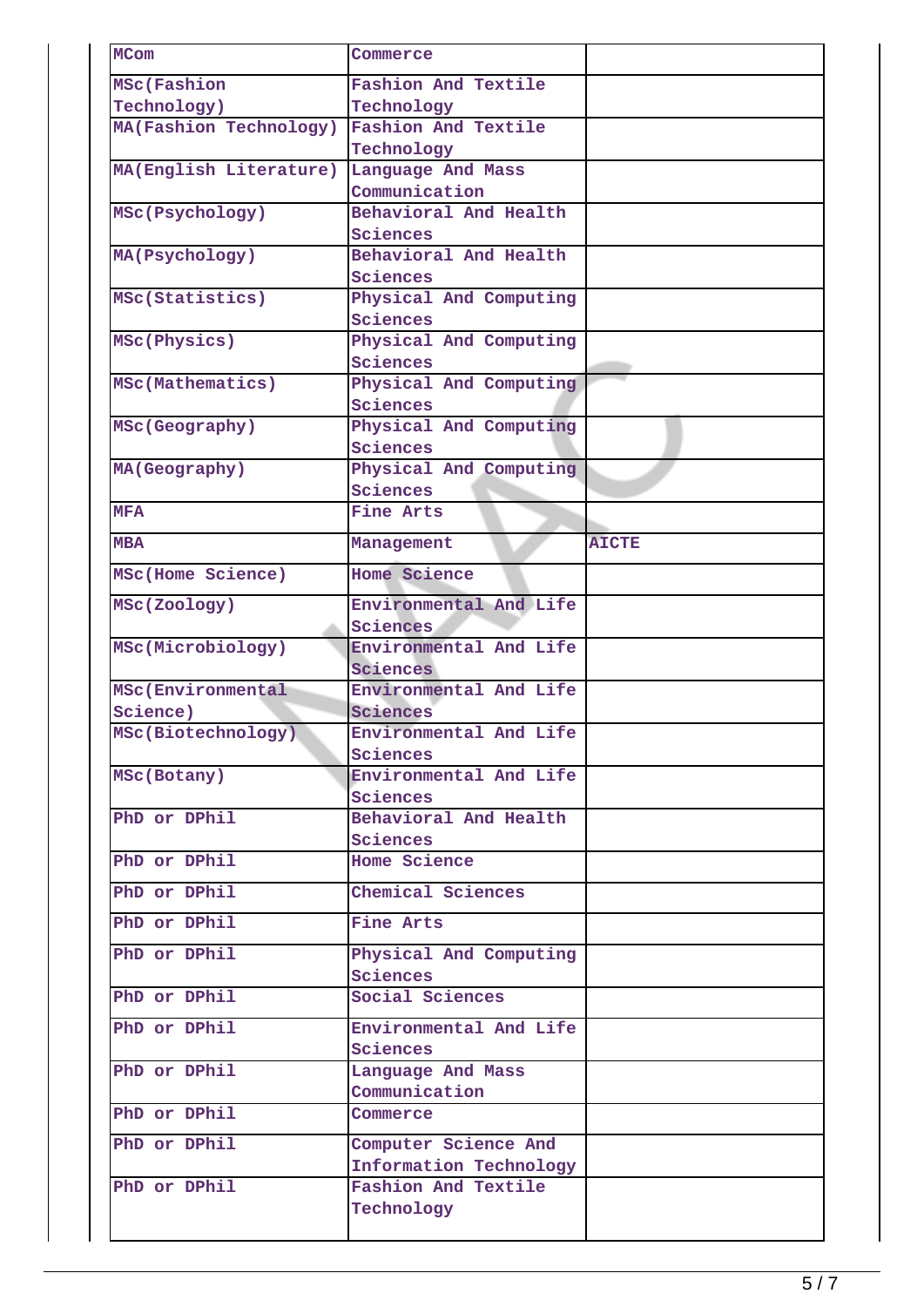|    | PhD or DPhil                                                                                   | Management                                                                              |                                        |                                                                                               |
|----|------------------------------------------------------------------------------------------------|-----------------------------------------------------------------------------------------|----------------------------------------|-----------------------------------------------------------------------------------------------|
| 20 |                                                                                                | Number of Teaching Staff by employment status (permanent / temporary) and by gender     |                                        |                                                                                               |
|    | Male                                                                                           | Female                                                                                  | Transgender                            | Total                                                                                         |
|    | 21                                                                                             | 141                                                                                     | 0                                      | 162                                                                                           |
|    | 11                                                                                             | 52                                                                                      | $\mathbf 0$                            | 63                                                                                            |
| 21 |                                                                                                | Number of Non-Teaching Staff by employment status (permanent / temporary) and by gender |                                        |                                                                                               |
|    | Male                                                                                           | Female                                                                                  | Transgender                            | Total                                                                                         |
|    | 157                                                                                            | 30                                                                                      | $\overline{0}$                         | 187                                                                                           |
| 22 | Number of Students on roll by gender                                                           |                                                                                         |                                        |                                                                                               |
|    | Male                                                                                           | Female                                                                                  | Transgender                            | Total                                                                                         |
|    | 103                                                                                            | 4644                                                                                    | 0                                      | 4747                                                                                          |
|    |                                                                                                |                                                                                         |                                        |                                                                                               |
|    |                                                                                                |                                                                                         | 5.Anti-ragging Committee<br>6.OBC Cell |                                                                                               |
| 24 | Date of establishment of IQAC                                                                  |                                                                                         | 16/03/2005                             |                                                                                               |
|    | The minutes of IQAC meeting and Action Taken<br>Report should be uploaded on the institutional |                                                                                         | Date                                   | View Document                                                                                 |
|    | website.                                                                                       |                                                                                         | 23/06/2020                             | https://www.iisuniv.a<br>c.in/iqac-minutes-0                                                  |
| 25 | Date of submission of AQARs of last 4 years to                                                 |                                                                                         |                                        |                                                                                               |
|    | <b>NAAC</b>                                                                                    |                                                                                         | Date                                   | <b>View Document</b>                                                                          |
|    |                                                                                                |                                                                                         | 29/12/2018                             | https://www.iisuniv.a<br>c.in/sites/research/f<br>iles/rep/AQAR%20IISU%<br>202016-17.pdf      |
|    |                                                                                                |                                                                                         | 30/08/2020                             | https://www.iisuniv.a<br><u>c.in/sites/iqac/files</u><br>/pdf/AQARMinutes/2018<br>$-19.pdf$   |
|    |                                                                                                |                                                                                         | 30/08/2020                             | https://www.iisuniv.a<br><u>c.in/sites/iqac/files</u><br>/pdf/AOARMinutes/2015<br>$-16.pdf$   |
|    |                                                                                                |                                                                                         | 29/12/2018                             | <u>https://www.iisuniv.a</u><br>c.in/sites/research/f<br>iles/rep/AQAR%20IISU%<br>2017-18.pdf |